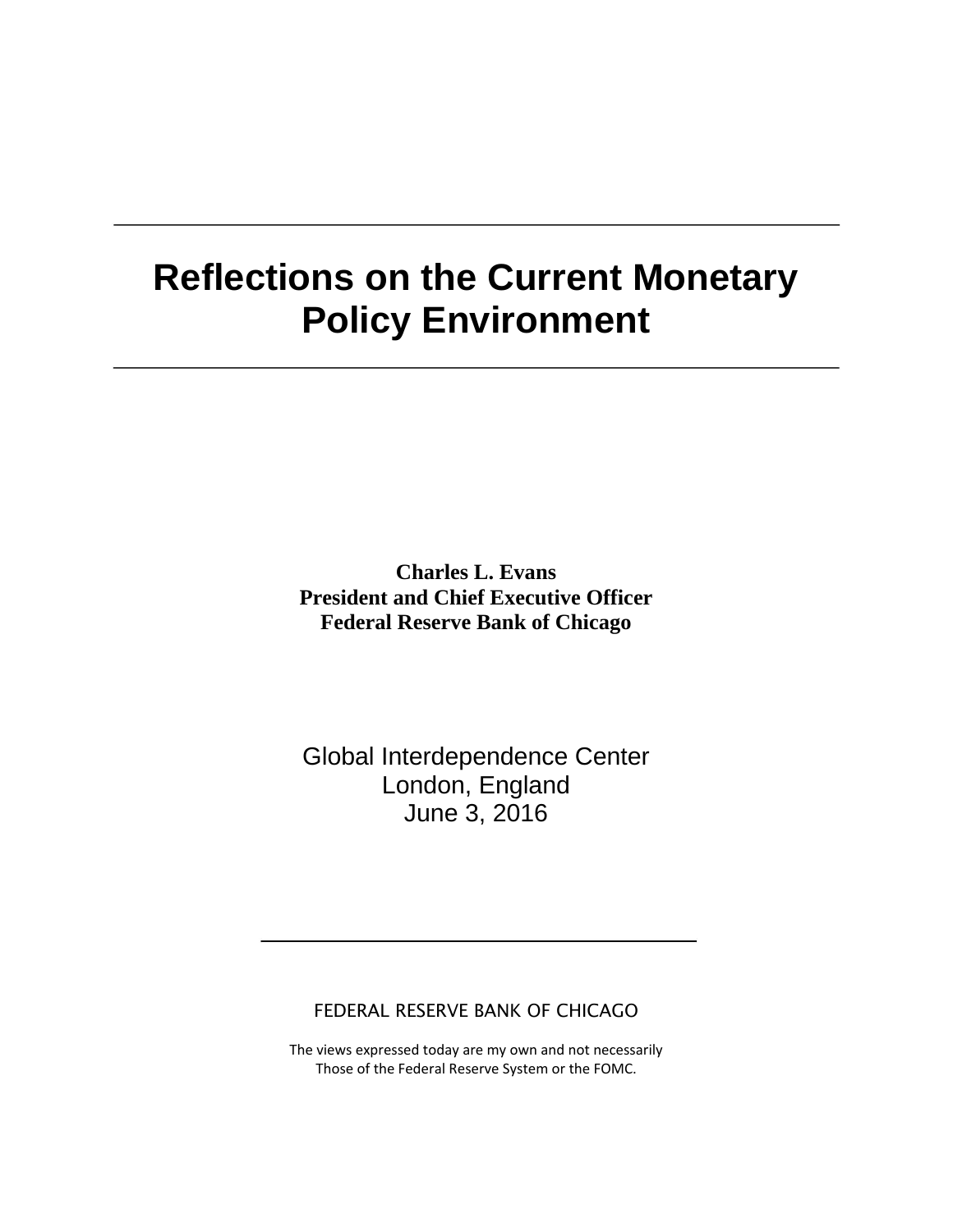# **Reflections on the Current Monetary Policy Environment**

Charles L. Evans President and Chief Executive Officer Federal Reserve Bank of Chicago

#### **Introduction**

Good morning and thank you. It is a pleasure to be here.

Today, I would like to briefly give you my outlook for the U.S. economy before discussing some long-term economic trends and my views of appropriate monetary policy. Let me note that my comments will reflect my own views and do not necessarily represent those of my colleagues on the Federal Open Market Committee (FOMC) or within the Federal Reserve System.

I will start my remarks with a discussion of my relatively optimistic outlook for the U.S. economy. I'll then talk about some underlying structural trends that imply that both growth and real interest rates in the U.S. will likely be lower in the long run than we thought they would be just a couple of years ago. I'll finish with my views of appropriate monetary policy in the U.S.

Let me now turn to my outlook for the U.S. economy.

### **U.S. Economic Outlook**

I anticipate U.S. gross domestic product (GDP) will grow in the range of 2 to 2-1/2 percent over the remainder of this year. After the sluggish first-quarter annualized growth rate of 0.8 percent is accounted for, this would leave the increase in GDP for 2016 as a whole close to 2 percent — or about the same pace as in 2015.

The U.S. consumer is the linchpin behind this relatively optimistic outlook. True, consumer spending was somewhat soft last winter, but it rebounded quite a bit in April and what little data we have for May were positive. The most important factor supporting household spending is the substantially improved labor market in the U.S. Over the past two years, the unemployment rate has fallen to 5 percent, half its 2009 peak; and job growth has averaged 233,000 per month. These gains have raised incomes and buoyed confidence over future job prospects. Lower energy prices and accommodative monetary policy have provided additional support to the spending wherewithal of households. All of these factors should continue to generate solid increases in consumer spending — particularly given my assumption that interest rates will stay quite low for some time.

There are, however, several factors weighing on economic activity in the U.S. The slowdown in global economic growth — notably in emerging market economies — and uncertainty about international prospects have contributed to a rising dollar and declining commodity prices since mid-2014. The trade-weighted dollar has appreciated about 20 percent since June 2014, while oil prices are down more than 50 percent over the same period. U.S. firms that sell their products in global markets and those exposed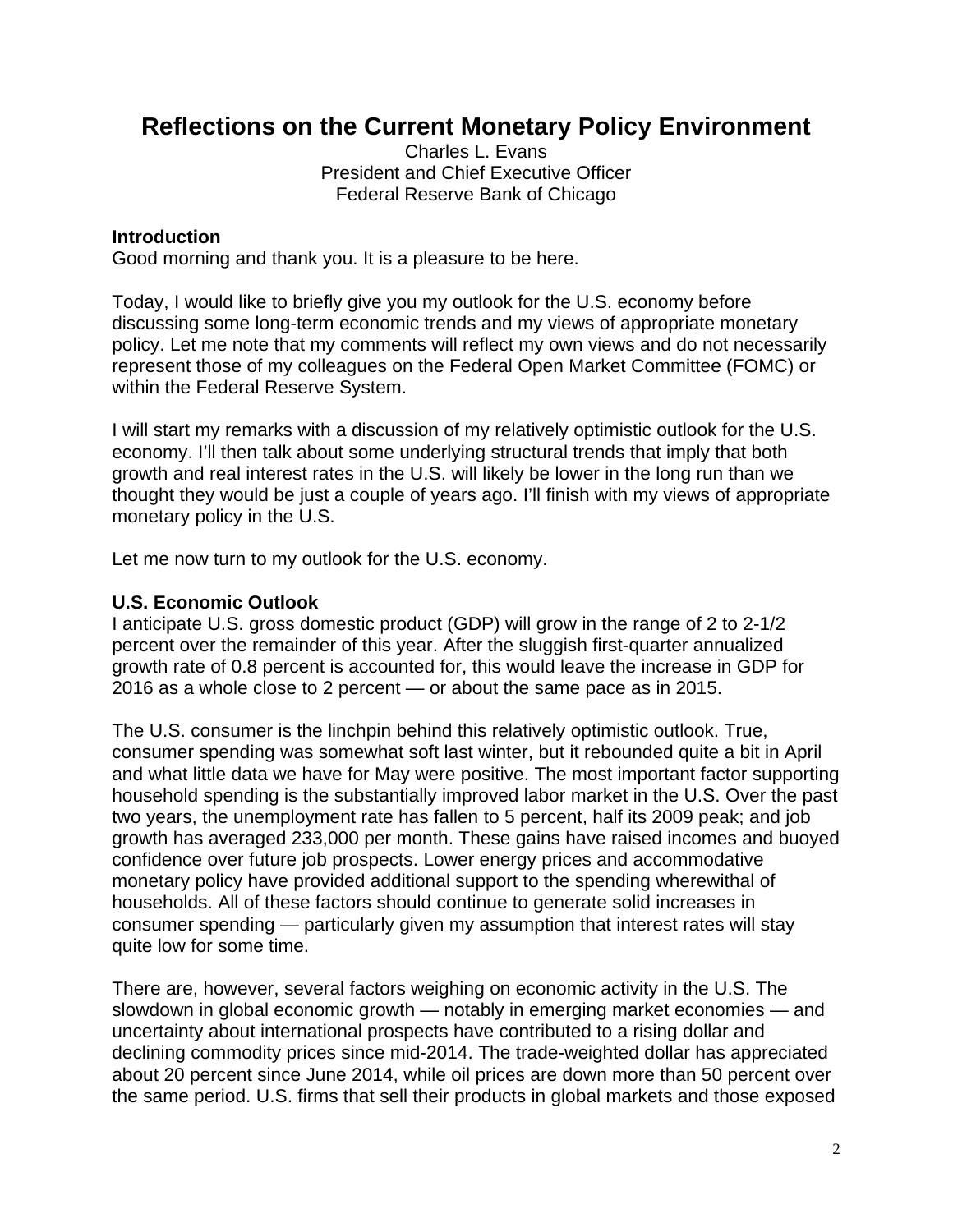to commodity markets have felt the brunt of these relative price movements. All told, net exports have made noticeable negative contributions to U.S. growth in the past two years.

Uncertainties over foreign prospects also have at times contributed to heightened volatility and some elevation in risk premia in U.S. financial markets. The associated tightening in credit conditions have weighed on domestic spending. Notably, in addition to falling energy prices and the rising dollar, tighter U.S. financial conditions probably contributed to especially weak business capital expenditures in late 2015 and early 2016.

Since last winter financial markets have calmed down and credit spreads have retreated; oil prices have stabilized; and the dollar has depreciated a bit. Of course, we need to keep in mind that to some degree this welcome reduction in headwinds was influenced by monetary policy communications — a point I will return to later this morning.

Adding things up, I see growth in the U.S. recovering from the tepid first quarter and increasing in the range of 2 to 2-1/2 percent for the remainder of 2016 and in 2017. For reference, this pace is modestly stronger than my assessment of the underlying growth trend and should therefore support continued reduction in labor market slack.

I should note, though, that I see the balance of risks to this outlook as weighted to the downside. True, the solid labor market and continued low energy prices could lead to stronger household spending than expected — with attendant spillovers to other components of domestic demand. But the downside risks — notably that the international situation could deteriorate more than expected and related movements in the dollar and financial conditions could weigh more heavily on domestic spending seem more likely to me. Also, I don't see other sectors of spending picking up the slack if for some reason the U.S. consumer were to falter.

The U.S. Congress has mandated that the Federal Reserve foster economic conditions with the aim of promoting two economic goals — maximum employment and price stability. As a monetary policymaker, I think it is important to benchmark the economy's performance relative to these goals. So how are we doing?

Along with most of my colleagues on the Federal Open Market Committee, I judge that an unemployment rate that averages somewhat under 5 percent over the longer run is consistent with the Federal Reserve's maximum employment mandate. The current unemployment rate is 5 percent. However, other measures — subdued wage growth being a particularly important one — suggest that some slack remains in the labor market. Let me be clear: We have made tremendous progress. But I'm not completely confident that we have met our employment objective just yet, and probably won't be until the unemployment rate is modestly below its long-run normal level. Now, given my outlook for growth, I expect the unemployment rate will edge down to between 4-1/2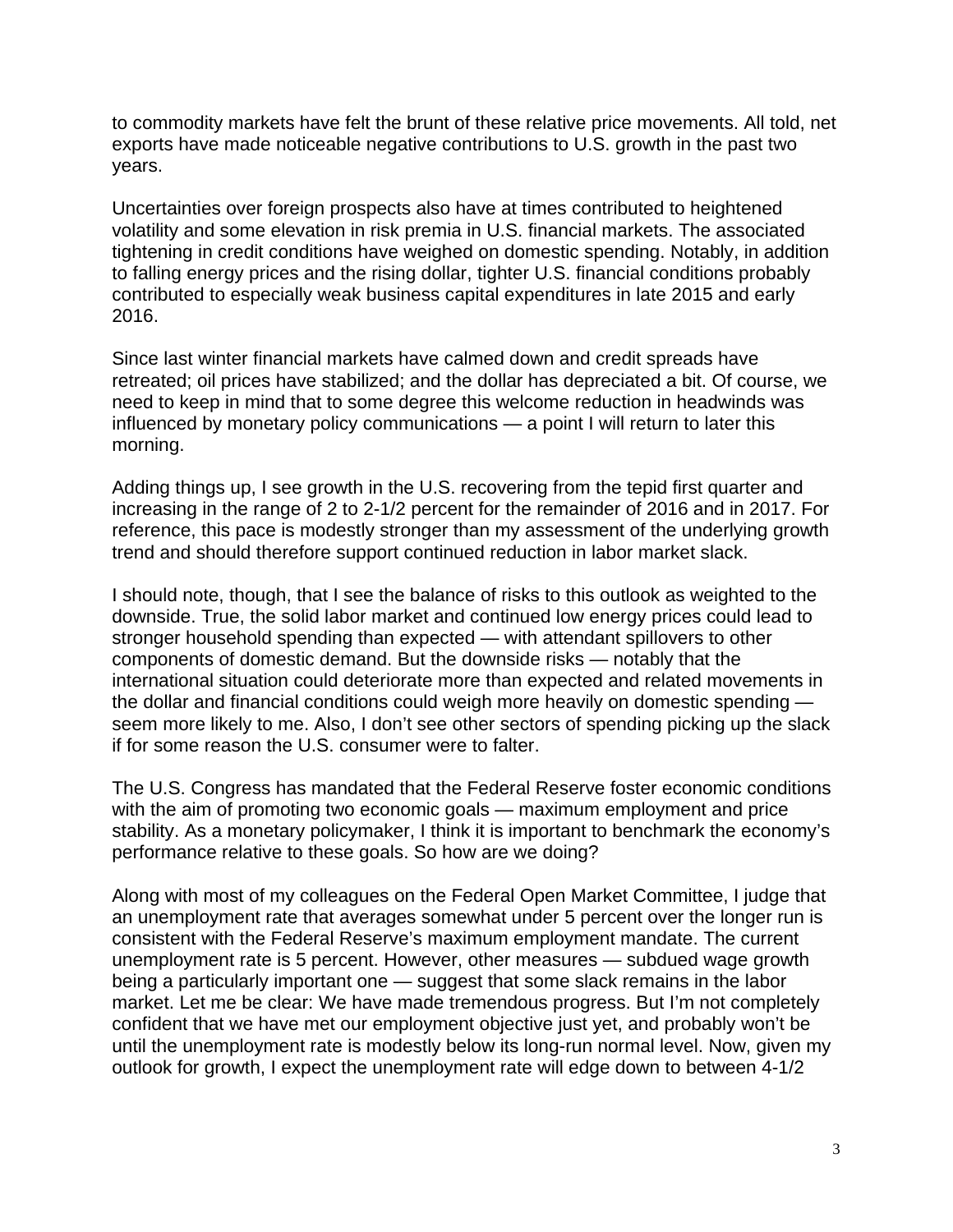and 4-3/4 percent by the end of next year. So, I do think the FOMC's employment objective is within sight.

How about the inflation objective? Well, the performance on this leg of the dual mandate has not been as good. In January 2012 the FOMC set 2 percent inflation — measured by the annual change in the Price Index for Personal Consumption Expenditures (PCE)  $-$  as the explicit inflation target consistent with our price stability mandate.<sup>[1](#page-3-0)</sup> However, over the past eight years, PCE inflation has averaged only 1.5 percent. To get a sense of where total inflation is likely to be headed over the next year or so, I prefer to strip out the volatile and transitory food and energy components and look at so-called core inflation. Core PCE inflation also has run well below 2 percent for quite a long time. We did see some higher readings on core inflation early this year, but the last couple of monthly numbers were more subdued. Still, on a year-over-year basis, core inflation was 1.6 percent in April; that's up from the 1.3 percent pace that prevailed through most of last year. I am encouraged by this development, but not satisfied — we still have a way to go before we are back to target.

I am projecting core inflation to end 2016 at 1.6 percent. Further ahead, I see both core and total inflation moving up gradually to approach our 2 percent inflation target within the next three years. This path reflects the dissipating effects on consumer prices of earlier declines in energy prices and the appreciation in the dollar as well as the influence of further improvements in labor markets and growth in economic activity.

However, as with growth, I see downside risks to the outlook for inflation. The recent pickup in core inflation could prove to reflect more temporary volatility than I have assumed (we saw this happen in 2012). Or international developments may result in further declines in energy prices or greater appreciation of the dollar. Most worrisome to me is the risk that inflation expectations might drift lower. Here, I find it troubling that the compensation for prospective inflation one can glean from a number of financial asset prices has fallen considerably over the past two years. More recently, some surveybased measures of inflation expectations, which had previously seemed unmovable, edged down to historically low levels. True, financial market inflation compensation and some survey measures of inflation expectations have risen a bit of late, but they still remain quite low.

To recap, I expect the U.S. economy to grow at a moderate pace over the next couple of years. This growth will be primarily driven by further increases in household spending. I also expect to make additional progress toward our 2 percent inflation target. While I see this path for the U.S. economy as the most likely outcome, there are a number of downside risks to my outlook for both growth and inflation.

Before discussing the implications of this forecast for my views on appropriate monetary policy, let me put my growth outlook in a longer-run context.

<span id="page-3-0"></span> $1$  This was first acknowledged in Federal Open Market Committee (2012a); for the most recent statement of our longer-run goals, see Federal Open Market Committee (2016b).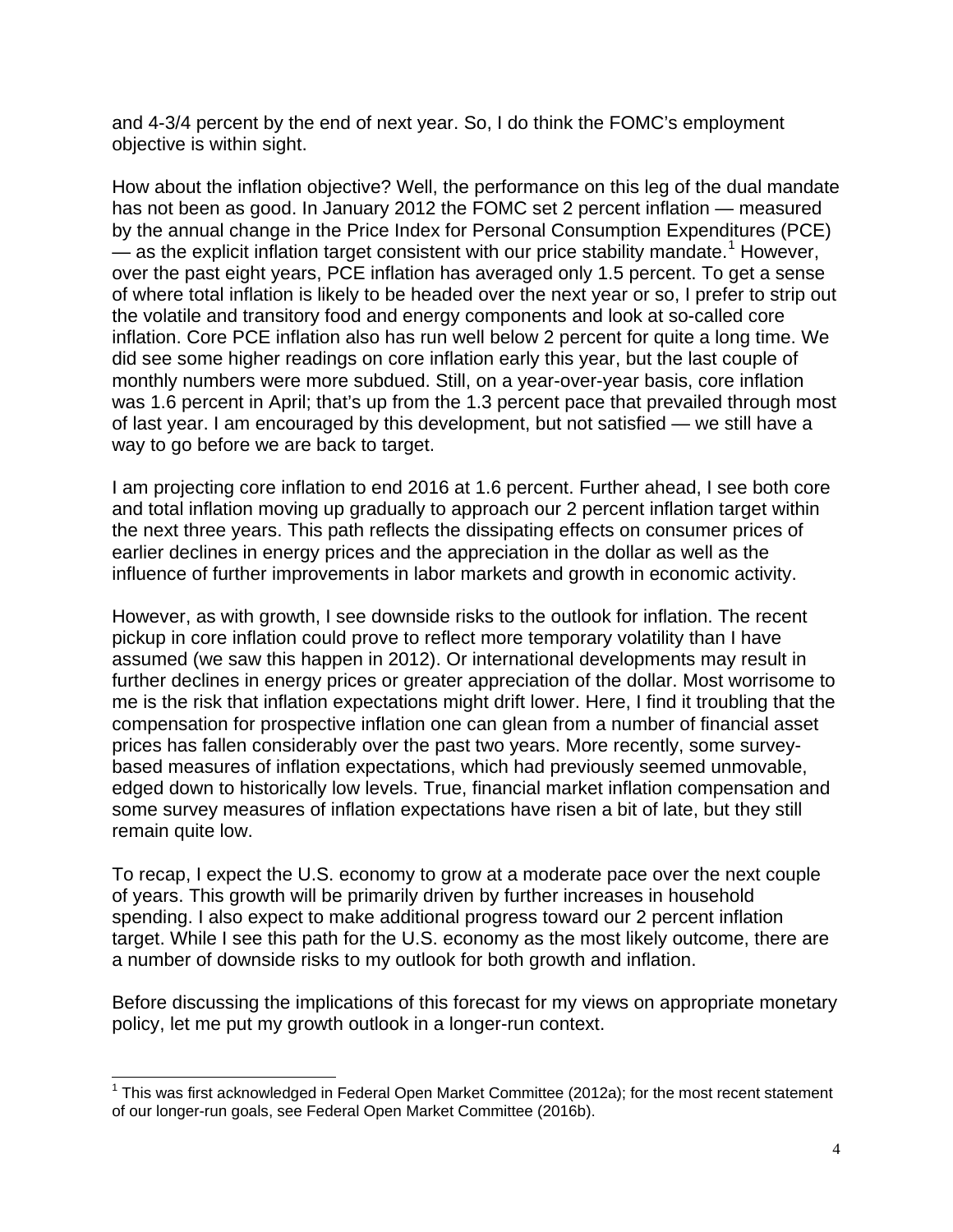#### **My Growth Forecast in Longer-Run Context**

By historical standards, my forecast of real GDP growth in the range of 2 to 2-1/2 percent might not seem particularly optimistic. It's in line with the average pace of growth since 2009, which is about 2-1/4 percent. By comparison, over the previous three expansions, real GDP growth averaged closer to an annual rate of 3-1/2 percent. The decline from 3-1/2 percent growth to 2-1/4 percent makes one sit back and take notice. What's going on? Why has growth in real activity been so subdued in the current expansion?

For one thing, the financial crisis and the ensuing Great Recession had far-reaching negative effects. You are all too well aware of these scars. With the support of accommodative monetary policy, these impediments to growth have been slowly dissipating. Nonetheless, I think these and other headwinds will take some more time to fade away completely.

In addition, as I survey the economic landscape, I see other factors that could hold growth back even after these impediments recede. Broadly speaking, an economy's long-run growth potential depends upon increases in its available productive resources and the technological improvements that enable those resources to produce more. The trend for neither looks particularly favorable.

The most important productive resource is labor. Here, demographics are working against us. The U.S. Census Bureau projects that over the next ten years the population aged 16 and over will grow perhaps 0.4 percentage point per year slower than it did between 1990 and 2010. And the share of the population participating in the labor force has been trending down since around 2000 after rising steadily for the previous 35 years. Moreover, increases in educational attainment and workforce experience are rising more slowly than in the 1980s and 1990s. $^2$  $^2$  For all of these reasons, we are likely in the midst of a slowdown in growth of the effective labor input into the aggregate production function for the U.S. This translates directly into slower growth in potential  ${\rm output.}^3$  ${\rm output.}^3$ 

Economic growth over the longer run also depends upon technological progress. By one carefully estimated measure — made by John Fernald at the San Francisco Fed and his co-authors — the underlying trend in total factor productivity (TFP) growth has declined from 1.8 percent during the productivity boom of the mid-1990s through the mid-2000s to a mere half a percent today.<sup>[4](#page-4-2)</sup> That is in line with the period of low productivity growth from the 1970s through the mid-1990s. Some economists, such as Robert Gordon (2012) at Northwestern, think that the slowdown in trend productivity growth possibly is here to stay. Gordon argues that the search for transformative

<span id="page-4-0"></span> $2$  Aaronson and Sullivan (2002).

<span id="page-4-1"></span><sup>&</sup>lt;sup>3</sup> Indeed, Fernald (2014) estimates that contributions to labor productivity from increasing labor quality declined noticeably in the 2003–07 period; and, on average, he does not expect any boost to productivity<br>growth from increases in labor quality in the future.<br><sup>4</sup> Byrne, Fernald and Britished (2013) T

<span id="page-4-2"></span>Byrne, Fernald and Reinsdorf (2016). Total factor productivity captures the residual growth in total output of the national economy that cannot be explained by the accumulation of measured inputs, such as labor and capital.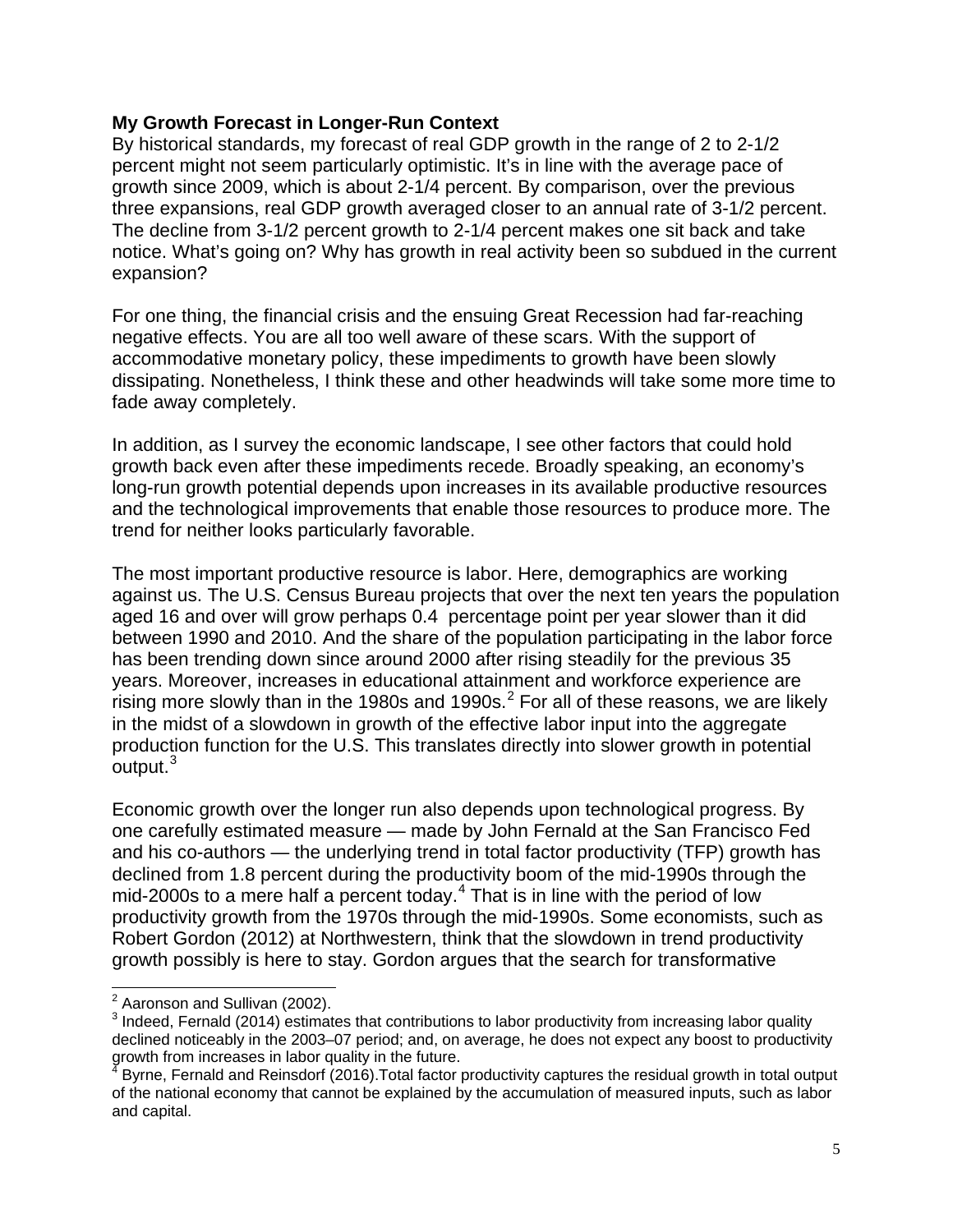technologies that spurred productivity and economic growth in the past has become increasingly costly and more difficult to harvest: We have already picked the lowhanging fruit.

Not everyone subscribes to this view. Rapid advances in the field of medicine and in energy production are two examples of where we have seen huge productivity improvements. It may be that transformative innovations are being created today, but have yet to make their way through the pipeline to show up as measurable increases in factor productivity. We'll have to wait and see.

Productivity and potential output growth are also influenced by the amount and quality of the capital that workers use in the production of goods and services. Since the recession ended, business investment in structures, equipment and intellectual property has grown somewhat more slowly than in other recent expansions. And when you consider that this comes on the heels of huge declines in investment during the Great Recession, the level of spending and the associated growth rate in the productive capital stock per worker — what we refer to as capital deepening — are very low. This reduced pace of capital formation also translates into lower growth in potential output.

With low interest rates and plenty of cash on hand, firms might be expected to invest more. Instead, businesses are opting to restructure debt or return money to shareholders by issuing dividends or buying back stock. What is going on here?

In my position I have an opportunity to speak to a broad cross section of business executives and learn firsthand about the issues they face. Of course, it's difficult to generalize, but one persistent theme I hear is that firms feel their productive capacity is about right-sized to the current level of demand and their modest baseline expectations for growth in sales. Another common theme is that businesses are very attentive to what could go wrong with their plans. The greater weight they put on costly downside scenarios, the more reluctant they will be to commit funding to a long-run capital expansion project. Of course, businesses are also going to be less enthusiastic to spend if technological advancement truly has slowed so that new capital won't be all that more productive than current capacity.

It remains to be seen if the slowdown in productivity growth is temporary or long lasting. That said, the notion that longer-run potential growth is slowing is a view that has been gaining traction. This assessment is reflected to some degree in the economic projections of FOMC participants. In January 2012, FOMC participants assessed the long-run potential growth rate of the economy to be around 2-1/2 percent.<sup>[5](#page-5-0)</sup> Today, the median FOMC participant believes that longer-run real GDP growth is only 2 percent. Even the most optimistic of my colleagues places this number at around 2.4 percent.<sup>[6](#page-5-1)</sup>

<span id="page-5-0"></span> $<sup>5</sup>$  See Federal Open Market Committee (2012b). The full range of the longer-run estimates was 2.2</sup> percent to 3 percent, and the central tendency was in the 2.3 percent to 2.6 percent range.

<span id="page-5-1"></span><sup>6</sup> Federal Open Market Committee (2016a).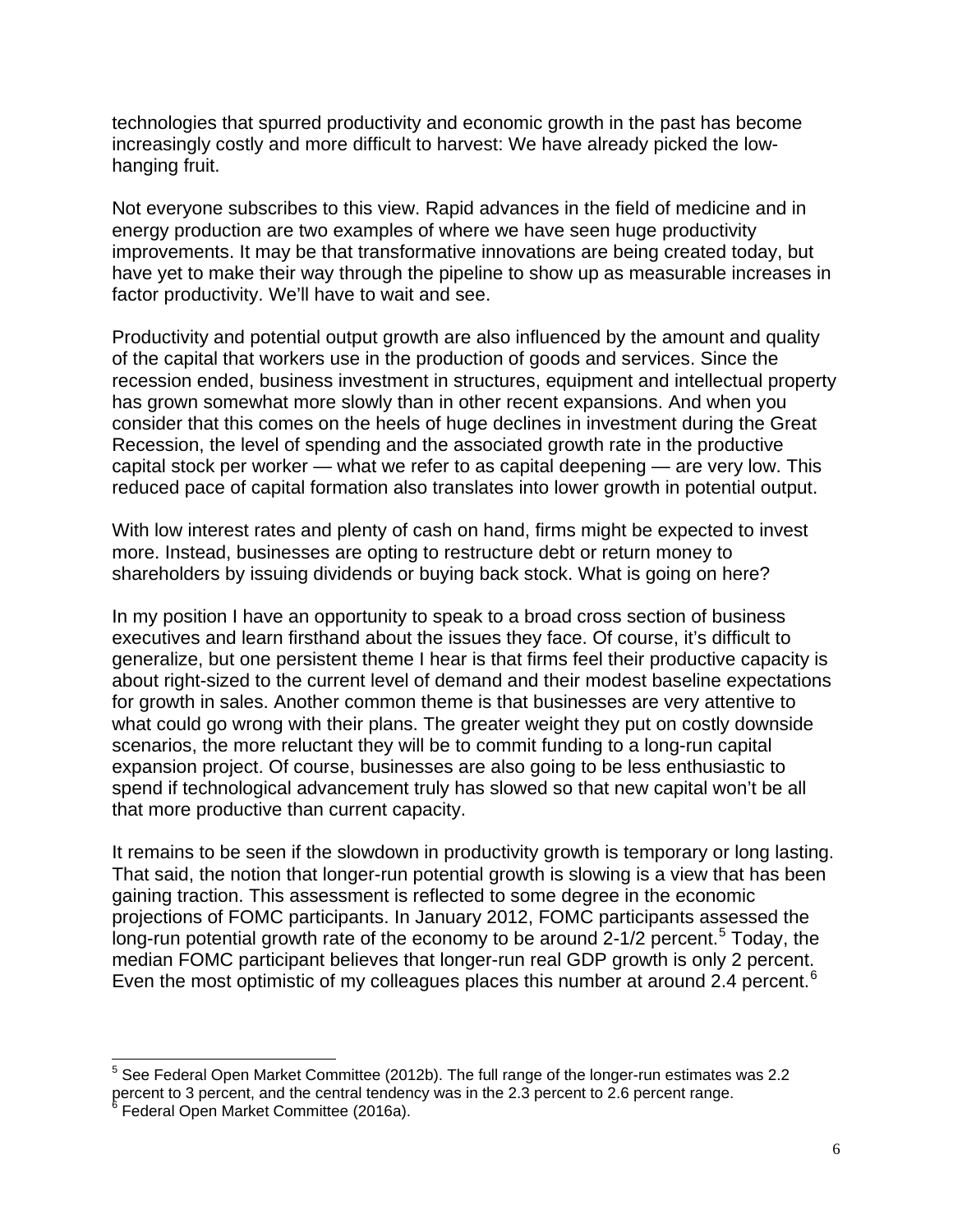When measured against these benchmarks, my forecast of real GDP growth in the range of 2 to 2-1/2 percent in 2016 is simply saying that the economy will expand a bit faster than its longer-run productive capabilities. This number may be disappointing we would certainly like stronger sustainable growth — but there is nothing much that monetary policy can do about labor force trends or technical progress. Still, these are structural conditions the FOMC must recognize when setting monetary policy.

#### **Lower Potential Growth, Lower Equilibrium Interest Rates**

All else being equal, equilibrium real interest rates, which are the rates consistent with fully employed resources, will be lower in an economy with slower potential output growth. In turn, lower real rates imply lower nominal rates when inflation is at its target. So, the equilibrium federal funds rate — which is the funds rate associated with a neutral monetary policy (policy that is neither expansionary nor contractionary) — is lower in an economy with lower potential output growth. Therefore, the FOMC must take estimates of potential output growth into account when calibrating the stance of monetary policy.

There are other reasons why equilibrium interest rates could be lower than they were in the past. For example, former Fed Chair Ben Bernanke has frequently discussed the global savings glut. This refers to the large pools of saving being generated by fastgrowing emerging market economies that are seeking safe, profitable opportunities for investment. Not being able to find these in their domestic markets, many investors in such economies are moving funds across their borders, lowering interest rates across the globe. Former Treasury Secretary Lawrence Summers has expanded on this theme, speculating that the lack of investment opportunities reflects in part soft worldwide aggregate demand, which has discouraged structural investment and capital stock growth (his view of the "secular stagnation" hypothesis).

All of these factors imply that the federal funds rate consistent with a neutral stance for monetary policy may be lower than we used to think. How big might the difference be? Well, in March, FOMC participants' projections for the longer-run nominal federal funds rate were in the range of 3 to 4 percent, with the median projection at  $3\n-1/4$  percent.<sup>[7](#page-6-0)</sup> Four years ago, when forecasts of potential growth were higher, the Committee was projecting the longer-run fed funds rate would be in the range of 3-1/4 to 4-1/2 percent  $-$  about 50 basis points higher than today's estimates.<sup>[8](#page-6-1)</sup> In other words, even after policy has normalized, the federal funds rate will likely end up at a lower level than it has averaged in the past.

## **What Is Next for Monetary Policy?**

I'd now like to talk about what the transition path to that new level might look like.

An important element in Federal Reserve communications is our well-known FOMC dot chart. Quarterly, each of the 17 FOMC participants submits his or her projections of key economic variables, along with assumptions for the appropriate monetary policy path

<span id="page-6-0"></span> $^7$  Federal Open Market Committee (2016a).<br> $^8$  Federal Open Market Committee (2012b).

<span id="page-6-1"></span>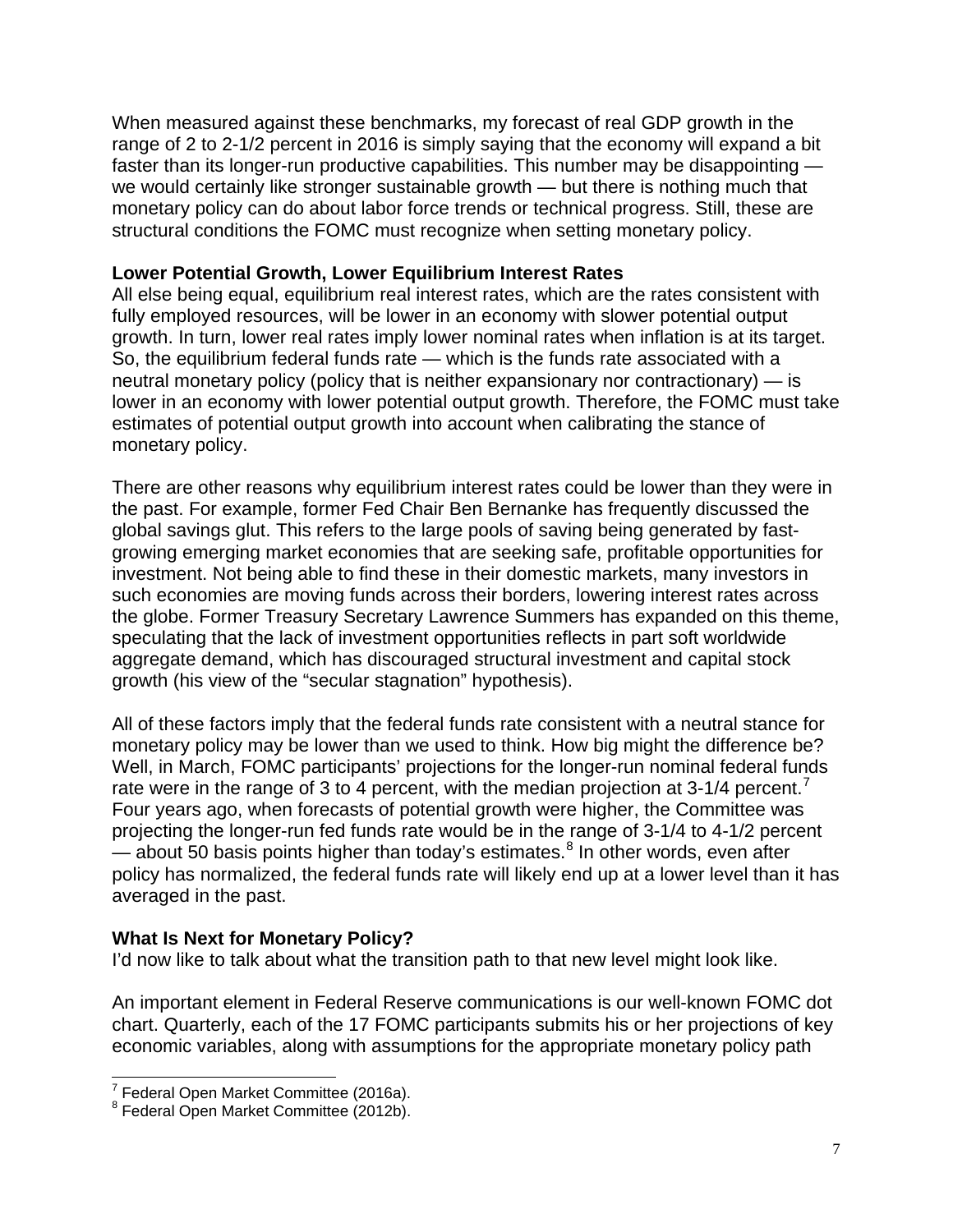that underlies those forecasts.<sup>[9](#page-7-0)</sup> These are published in what is known as the FOMC's Summary of Economic Projections, or SEP. The dot chart is found in the SEP; each dot shows a participant's view of the appropriate target federal funds rate at the end of each of the next three years and in the longer run.

The chart I am showing today reflects our views as of last March's FOMC meeting. The next dot chart will be published after our upcoming meeting on June 14 and 15.



Source: Interest rate projections are from the March 16, 2016 FOMC Summary of Economic Projections. Market expectations are from OIS futures as of May 25, 2016.

Focus for a moment on the median of the policy projections, indicated by the red dots. In March, the median participant thought two rate hikes would be appropriate over the remainder of this year. The median FOMC participant foresaw an additional 100 basis points or so of tightening in 2017 and again in 2018. By historical standards, this is a very gradual path. It is even slower than the so-called measured pace of increases over the 2004–06 tightening cycle — that was 25 basis points per meeting, or 200 basis points a year.

<span id="page-7-0"></span><sup>&</sup>lt;sup>9</sup> Although 17 participants provide projections and attend FOMC meetings, a rotating subgroup of ten vote on monetary policy decisions.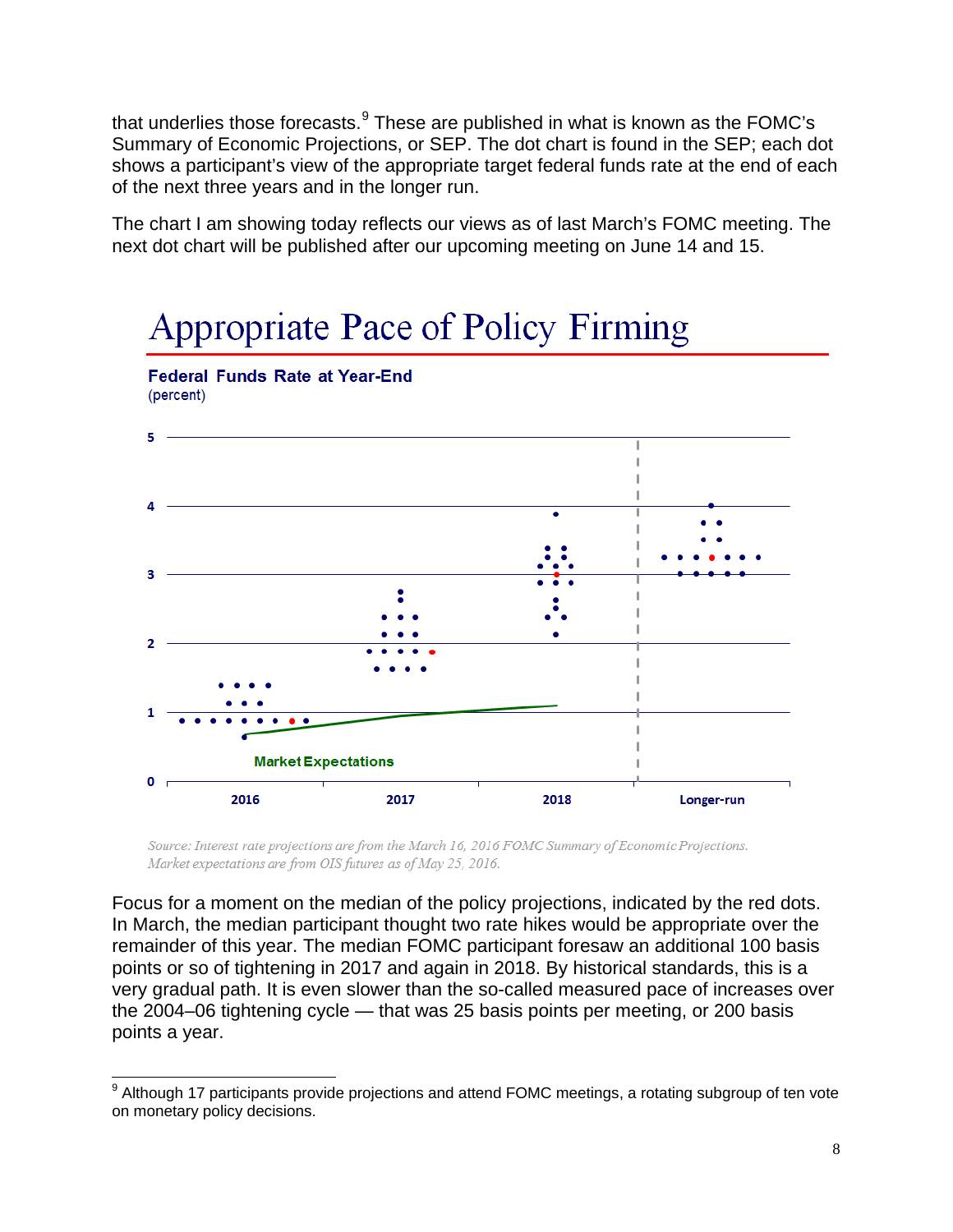One reason for this slow adjustment is the view among many participants that the neutral level of the federal funds rate today is even lower than its eventual long-run level that I just discussed. Indeed, by some estimates, given the variety of headwinds faced by the U.S. economy, the equilibrium inflation-adjusted rate is currently near zero. The degree of accommodation in actual policy needs to be judged against this benchmark. So the 75 to 100 basis point range for the nominal fed funds rate at the end of 2016 in the median SEP forecast may not be terribly far from neutral.<sup>[10](#page-8-0)</sup> The equilibrium real rate should rise gradually as the headwinds fade over time. And as it does, the benchmark to judge policy accommodation will also rise. But this is likely to be a slow adjustment even in 2018, the dots aren't back up to their long-run range, even though the SEP forecasts for unemployment are generally lower than their long-run levels and inflation is projected to be at its 2 percent target.

I now want to spend some time talking about the dispersion in the SEP dots. As you can see, nine participants agreed with the median forecast of two rate increases in 2016. This is a strong consensus.

Still, seven FOMC participants thought the federal funds rate at the end of this year should be higher than the median. As Fed speakers began talking after our April meeting, some news accounts suggested there had been a significant shift in Fed sentiment, as the commentary covering these speakers emphasized arguments for more aggressive tightening than that represented by the median. If you find this confusing, I have a simple piece of advice: Before you infer that the consensus has shifted so quickly, count to seven first!

Clearly, each individual's policy view depends on his or her baseline forecast and perception of risks to that outlook. Naturally, these forecasts and risks will differ among participants. This is a feature of a healthy policy debate.

Some analysts complain that the dispersion of dots clouds the Fed's policy message, and some advocate eliminating the dot chart entirely. I disagree. The dots put on full display our robust policy discussions and differences of opinion. This adds value: Since policy assumptions are so critical for economic projections, omitting the dots would be pulling down a curtain to remove from view participants' broad judgments relating to the range of issues surrounding our policy deliberations. Instead, our transparency conveys important information to the public.

The individual SEP projections are without attribution, so there are many untold stories behind the dots. But an individual's public discourse often provides a good idea of that particular FOMC participant's policy rationale. There is also useful information in the portion of the FOMC minutes describing the SEP, including discussion that goes some way toward connecting the dots. So while not perfect, the SEP dot chart and associated commentary provide very useful indications of the range of potential FOMC policy actions. And, in the end, the actual FOMC policy decision reflects a consensus-building process among these different views. Once made, this consensus is clearly

<span id="page-8-0"></span><sup>&</sup>lt;sup>10</sup> Federal Open Market Committee (2016a).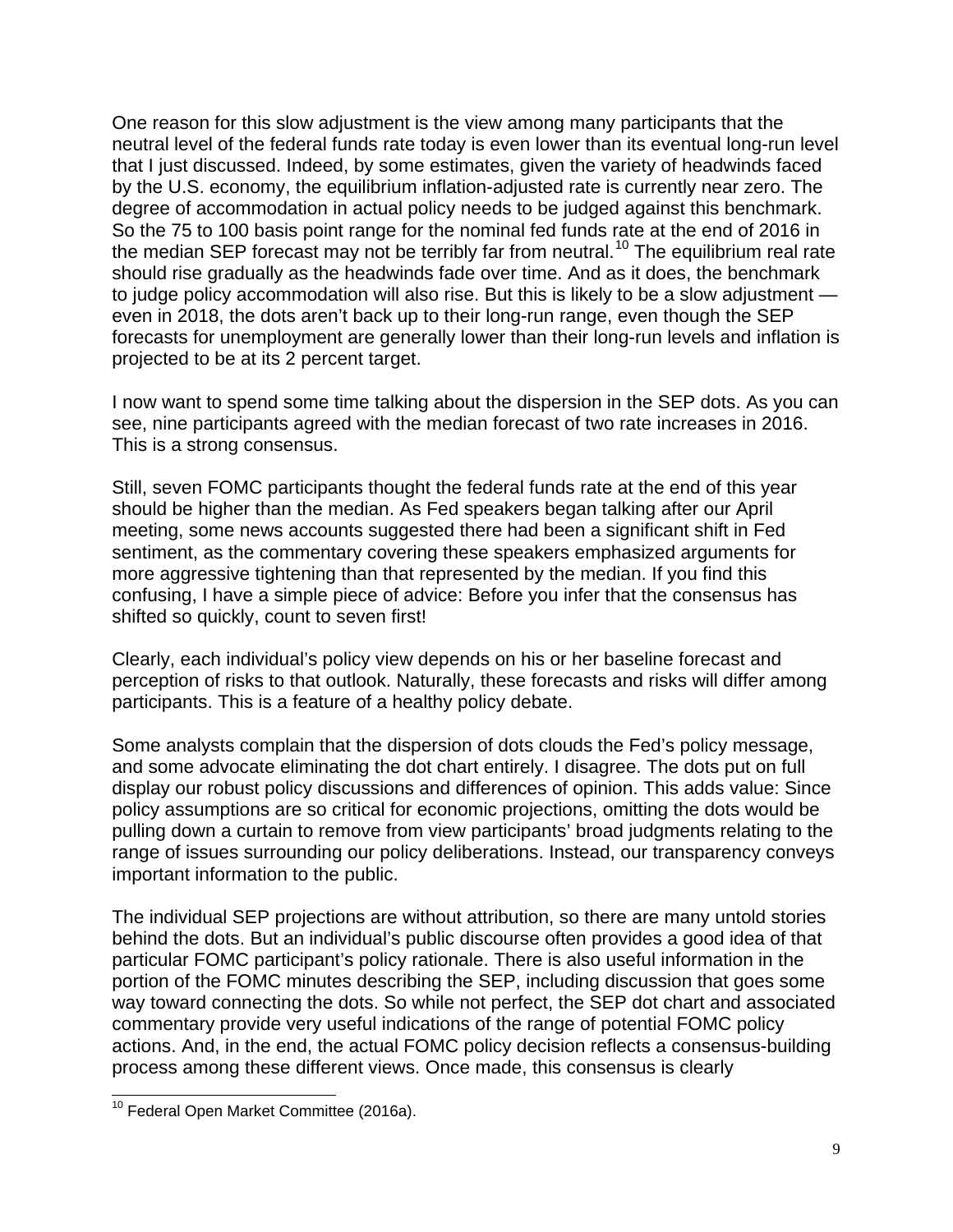communicated in the post-meeting statement, the Chair's press conference, meeting minutes and speeches by Federal Reserve officials. These tell you where the weight of the Committee stands.

As I mentioned, the chart I'm showing you is from March. The next one will come out after our FOMC meeting two weeks from now. I can't tell you what that dot chart will look like — the information we've received since March could change some participants' forecasts and risk assessments in a way that will change their views of appropriate policy. But I can talk about how I am thinking about the process. And, frankly, I'm really of two minds at the moment, and I expect to take this quandary with me into the next FOMC meeting.

On the one hand, under the Committee's current approach to renormalizing policy, I think it may be appropriate to have two 25 basis point moves between now and the end of the year. I see the value in making small and gradual adjustments to the fed funds rate as the data improve and confirm my positive baseline outlook for the U.S. And this is my base-case view of appropriate policy. On the other hand, if I think outside of the baseline, I also think that a reasonable case can be made for holding off increasing the funds rate until core inflation actually gets to 2 percent on a sustainable basis.

Let me explain my thinking behind these two views.

First, let me give the rationale behind supporting two rate hikes this year. As I noted earlier, I see growth picking back up to the 2 to 2-1/2 percent range for the rest of this year and next and inflation gradually returning to target. This is essentially the forecast I had in March and in April, and it is conditioned on a policy path that is broadly consistent with the median portion of the March SEP dot chart.

The FOMC began policy renormalization last December because the Committee judged it had sufficient confidence in continued U.S. growth and in inflation rising to 2 percent over the medium term. These were the preconditions we had set for liftoff. But in March, in the face of strong first-quarter headwinds, it seemed appropriate to delay the next move and monitor developments. Since our March meeting, the data have improved, and two rate increases this year could be viewed as just confirming our earlier expectations for a gradual renormalization conditional on a solid economic outlook with confidence in inflation firming.

I see recent data improvements as largely in line with my March baseline economic forecast. Notably, the pullback in risk spreads and market volatility that have occurred since mid-February provide important support to my outlook for growth. I believe not raising rates in March and April and the FOMC's communication of a more gradual path for the fed funds rate — communicated importantly by the downward shift in the policy dots between the December and March SEPs — contributed significantly to the improvement in financial conditions. So, any move toward more aggressive tightening than two 25 basis point moves in 2016 would risk undoing these positive developments.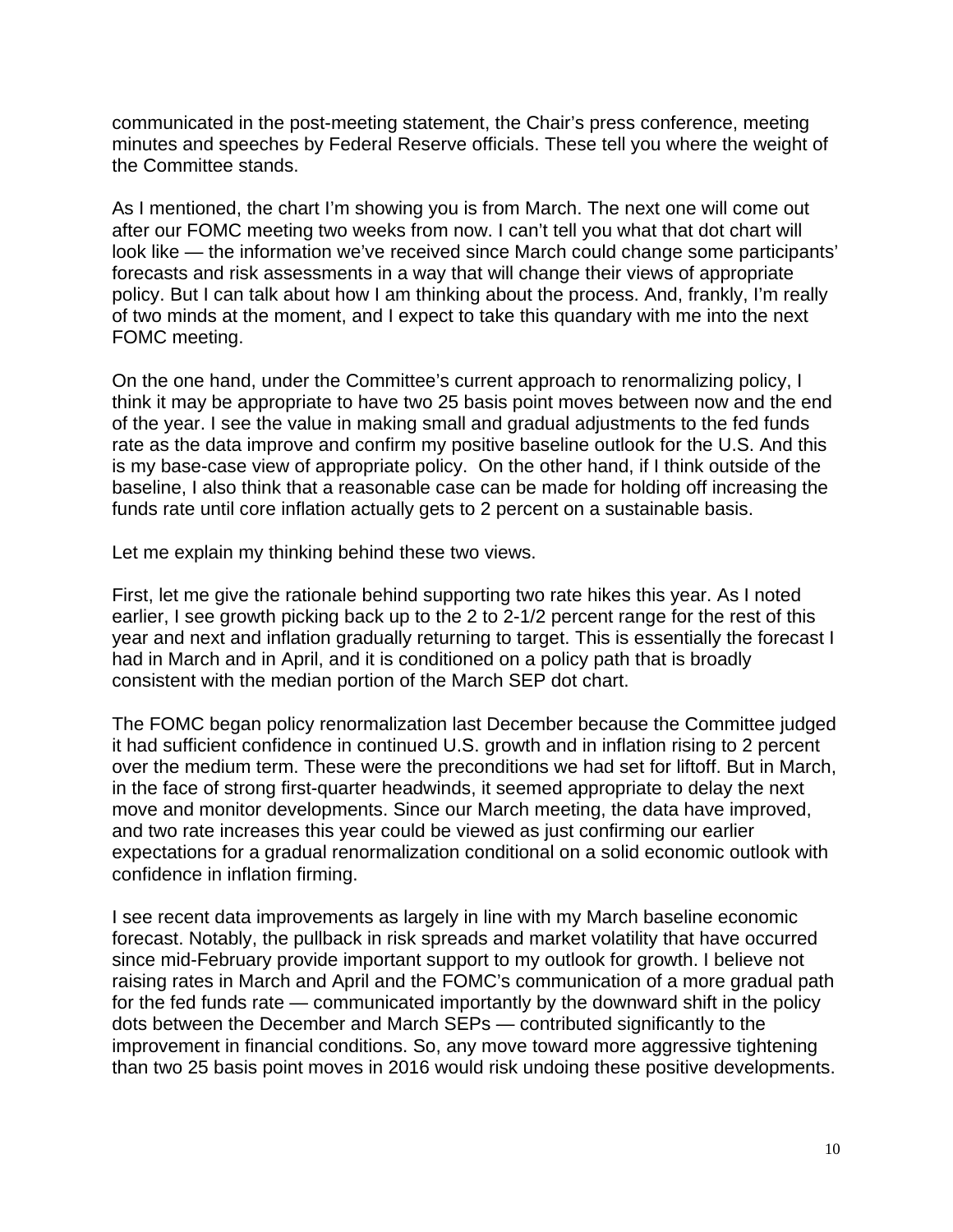I view risk-management issues to be of great importance today. As I noted earlier, I still see the risks as weighted to the downside for both my growth and inflation outlooks. And given that the fed funds rate is still barely above its effective lower bound, policy is much better positioned to counter unexpected strength than to address downside shocks. So I still judge that risk-management arguments continue to favor providing more accommodation than usual to deliver an extra boost to aggregate demand. Such a boost would provide a buffer against possible future downside shocks that might otherwise drive us back to the effective lower bound.

Focusing more on risk management brings me to a second policy option. One can advance risk-management arguments further and come up with a reasonable case for holding off increasing the funds rate for much longer, namely, until core inflation actually gets to 2 percent on a sustainable basis.

The past several years have been a period of disinflationary pressures around the world. Global monetary policies have responded, albeit with unwelcome delays in some cases. In the U.S., we have experienced an unsatisfactory slow crawl back toward 2 percent inflation. We have a symmetric inflation objective, and we have undershot it for so long that the public's belief in our commitment to that objective seems under fire just look at the survey and market measures of long-term inflation expectations. In order to ensure confidence that the U.S. will get to 2 percent inflation, it may be best to hold off raising interest rates until core inflation is actually at 2 percent. The downside inflation risks seem big — losing credibility on the downside would make it all that more difficult to ever reach our inflation target. The upside risks on inflation seem smaller. Currently, financial market bets on core inflation rising above 2-1/2 percent are well out of the money. That's just half a percentage point above target, and symmetric inflationtargeting central banks will experience inflation deviations of one percentage point (or more) periodically. After all, we have certainly experienced this magnitude deviation on the downside in the U.S., even for core inflation measures. The question is whether such upside risks would increase substantially under a policy of holding the funds rate at its current level until core inflation returned to 2 percent. I just don't see it. Given the shallow path of market policy expectations today, there is a good argument that inflationary risks would not become serious even under this alternative policy threshold. And when inflation rises above 2 percent, as it inevitably will at some point, the FOMC knows how to respond and will do so to provide the necessary, more restrictive financial conditions to keep inflation near our price stability objective.

So these are two potential policy options that have some attraction from my perspective. And, of course, I am sure other FOMC participants have additional thoughts, as well as everyone here today. I can't say I know how our policy deliberations will come out, but I can confidently predict that we will have a healthy discussion of all of the issues! There is a lot to mull over, and I can guarantee my colleagues and I will be preparing hard and thinking deeply about the tough issues facing the Committee today. Let me close with one final prediction: Our robust discussions will be evident in our June dot chart.

Thank you.